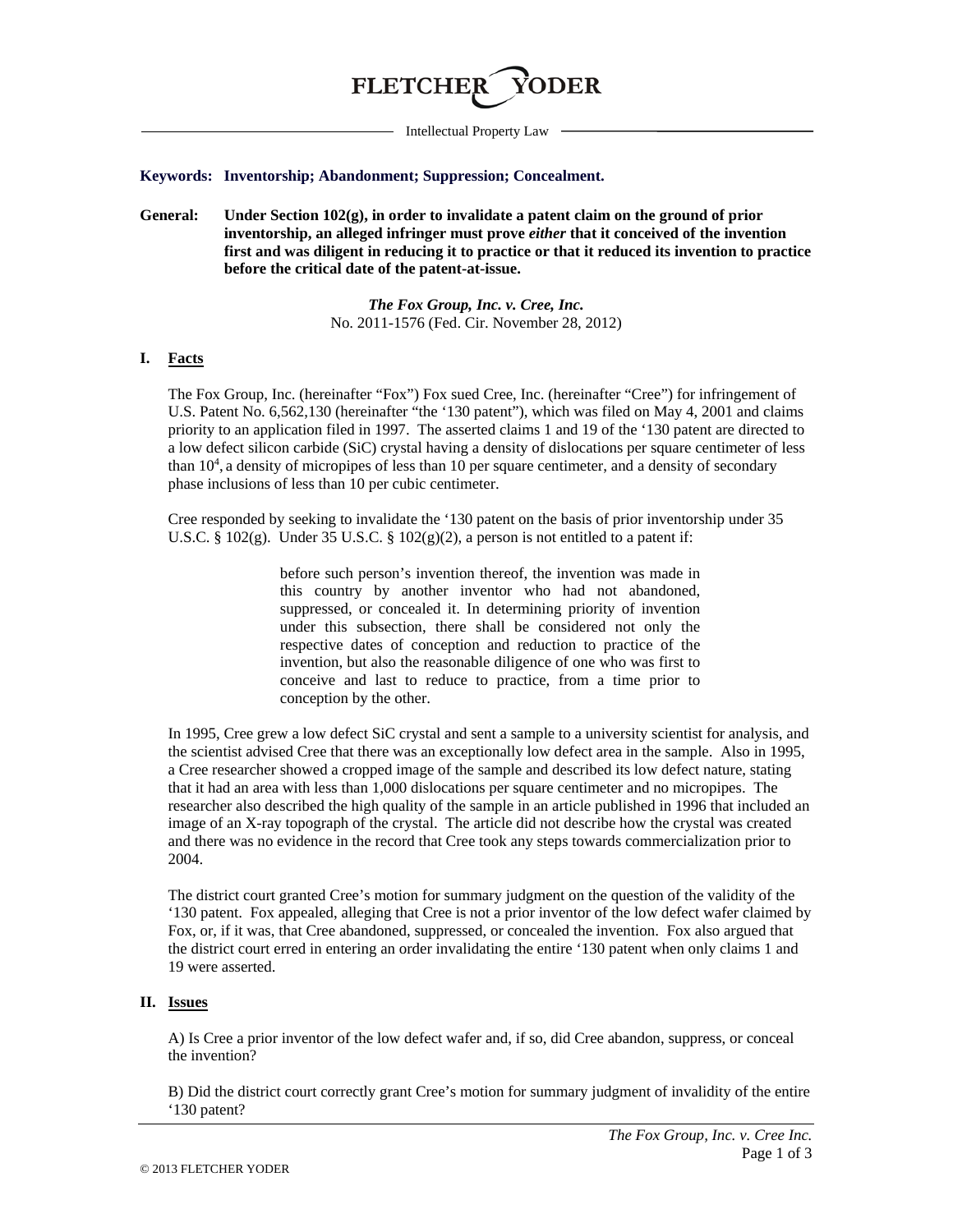# **III. Discussion**

**A)** Yes, Cree is a prior inventor, and no, Cree did not abandon, suppress, or conceal the invention. There are two core requirement for Section  $102(g)$  prior art. First, the challenger must establish that the alleged prior inventor reduced its invention to practice first or, alternately, was the first party to conceive of the invention and then exercised reasonable diligence in reducing that invention to practice. Second, the prior inventor must not have abandoned, suppressed, or concealed the invention.

The Federal Circuit determined that in order to demonstrate inventorship, Cree need only prove *either* that Cree conceived of the invention first and was diligent in reducing it to practice *or* that Cree reduced its invention to practice before the critical date of the '130 patent. The Federal Circuit found that Cree satisfied the first element of prior inventorship by reducing the invention to practice in 1995 by (1) creating the crystal sample, which met all the limitations of the asserted claims of the '130 patent, and (2) recognizing that it was a low defect crystal. In reaching this conclusion, the Federal Circuit rejected Fox's argument that reduction to practice of a product invention requires that the prior inventor "must prove repeatability to prove that it had reduced the invention to practice." In order for Cree to prove that it reduced the invention to practice before the critical date of the '130 patent, it need not prove that its conception is repeatable by those skilled in the art without undue experimentation.

With respect to abandonment, suppression, or concealment, Fox argued that Cree suppressed or concealed its invention because it (1) did not file a patent application for its low defect wafer, (2) did not present proof of commercialization that would allow for reverse engineering, and (3) did not otherwise provide adequate disclosure because it failed to reveal the details of the growth conditions under which the low defect wafer was made. In rejecting Fox's argument, the Federal Circuit concluded that disclosure of an invention to the public requires only that the inventor make the invention known to the public, and if this condition is satisfied, it is irrelevant whether or not an invention is commercialized or a patent is filed. Here, it was sufficient that Cree sent samples of its low defect wafer for testing by an outside evaluator, the product itself was described in a published paper, and knowledge of the product was disseminated outside of the company in a presentation. The majority reasoned that the purpose of Section  $102(g)$  is to bar an inventor from receiving a patent on an invention that has already been invented and was not abandoned, suppressed, or concealed. If the patent claimed a process, then a prior inventor would have to prove prior invention of the process which had not been abandoned, suppressed, or concealed, to invalidate the patent under Section 102(g). Here, Cree promptly made its invention, a SiC material with low defect densities, known to the public through a presentation and publication and therefore did not suppress or conceal its invention.

**B)** No. The Federal Circuit upheld the district court's finding of invalidity as to claims 1 and 19 of the '130 patent, but vacated the district court's decision that the entire patent was invalid. Summary judgment of invalidity with respect to claims 1 and 19 was correct because Cree produced clear and convincing evidence that it had produced the low density SiC crystal prior to Fox's date of invention, and Fox had not produced sufficient evidence to show or raise genuine issues that Cree abandoned, suppressed, or concealed the invention. The Federal Circuit vacated the district court's decision that the entire patent was invalid because the patentee had narrowed the scope of its asserted claims before summary judgment, and, therefore, the district court lacked jurisdiction over the unasserted claims.

### **IV. Conclusion**

The Federal Circuit upheld the district court's finding of invalidity of claims 1 and 19 under Section 102(g), but vacated the district court's decision that the entire '130 patent is invalid.